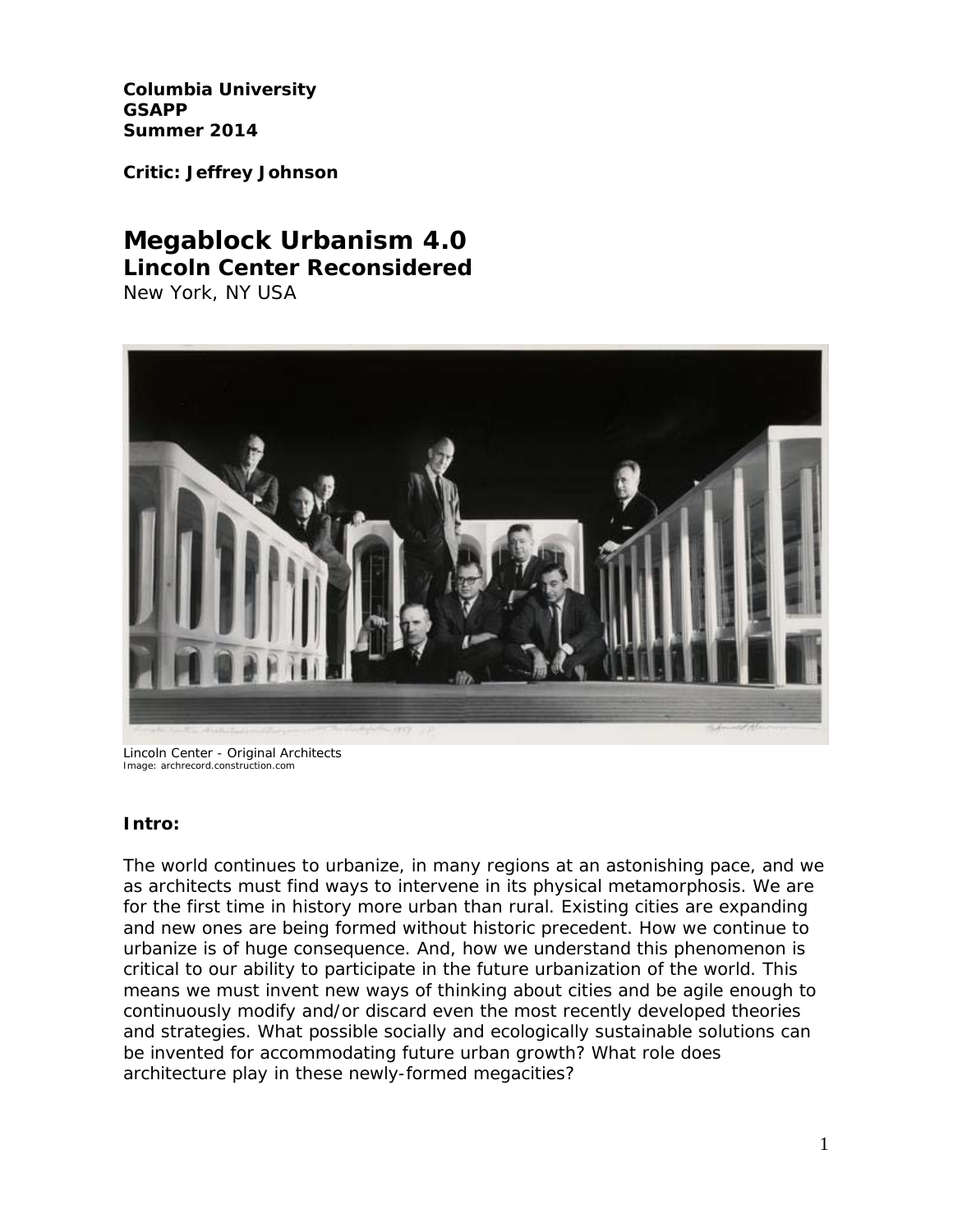### **Superblock / Megablock:**

For many cities around the world, large-scale superblock development provides the default solution for accommodating urban growth. Superblocks, in their contemporary form, are byproducts of modernism – from Le Corbusier; to Soviet *microrayons;* to Lúcio Costa and Oscar Niemeyer's Brasilia; to Mao's *danwei* (factory units); to Steven Holl's Linked Hybrid in Beijing. Varying in size from 8 hectares to over 50 hectares, with populations from 1,000's to over 100,000, superblocks are spatial instruments with social, cultural, environmental, and economic implications, operating between the scales of architecture and the city.

Over the past 5 years, China Megacities Lab has been focusing much of its research on the 'Megablock.' What we hope to accomplish with our research is to redefine these superblocks--or 'Megablocks'—as laboratories for the consequences, opportunities, and potential global proliferation of large-scale urban models. We hope to discover through our research unique and emerging urbanisms that can be deployed in a multiplicity of urban contexts. The studio provides the 'speculative' and 'projective' component to the research - the design of the 'Megablock' becomes the experiment. How can the 'Megablock' become a socially and ecologically sustainable prototype for future urbanization?

## **Megablock Urbanism 4.0 – Manhattan**



Rockefeller Center<br>
Image: wirednewyork.com<br>
Image: Keithyorkcity.com Image: wirednewyork.com



The studio will focus on a Manhattan superblock. The ubiquitous Manhattan grid was established in 1811. The grid created oblong-shaped blocks, varying slightly in size (approx. 200' x 1,000'), comprised of a repetition of parcels organized linearly and back-to-back (approx. 25' x 100'). With the advance of technology and the ability to build bigger, the single parcel proved too constraining to accommodate the more ambitious projects. With the introduction of megaprojects in the 20<sup>th</sup> century, even whole blocks proved inadequate. As a result, multiple blocks were combined to accommodate a new 'mega' scale. Is the superblock still a relevant model for urban development?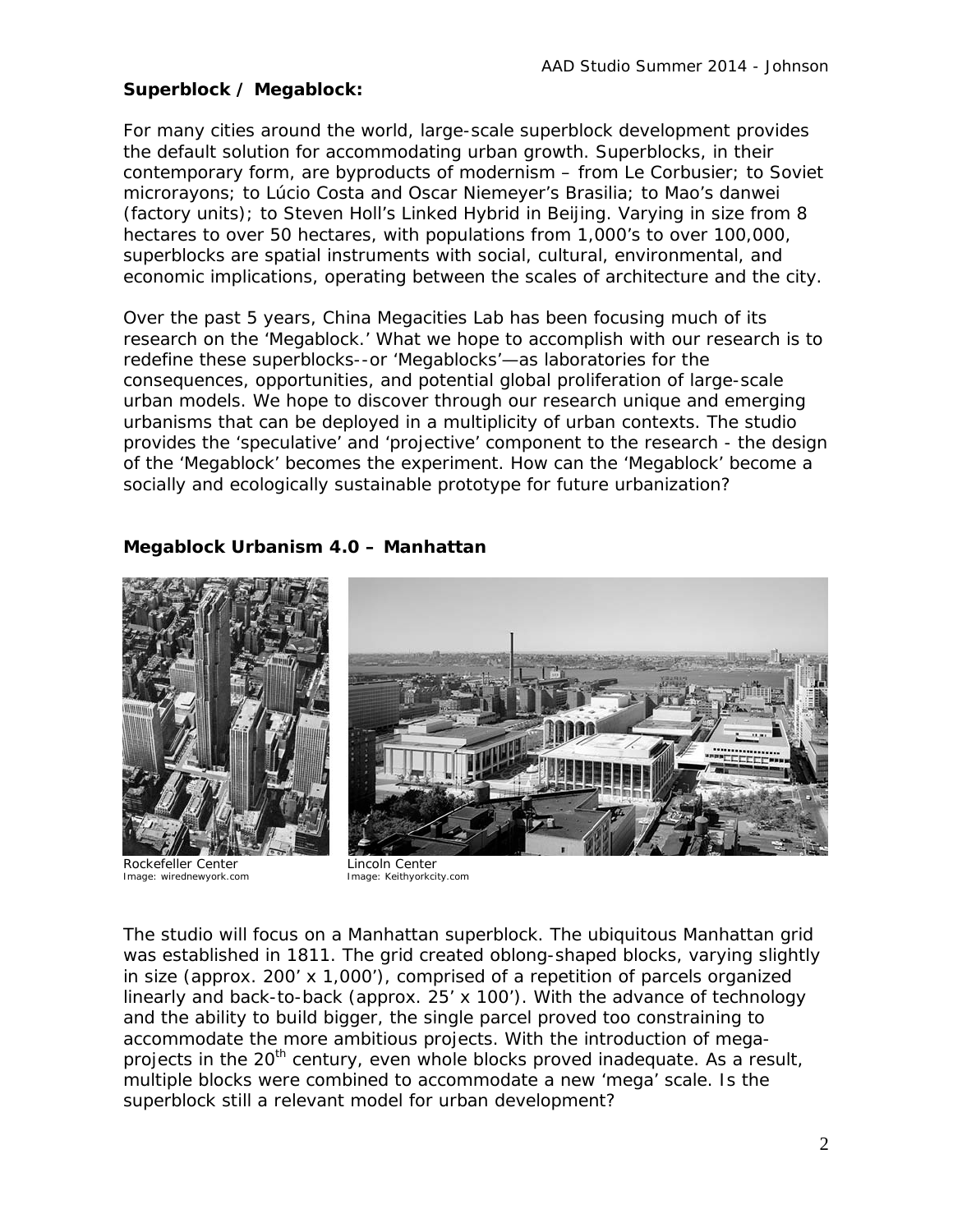

Lincoln Center - Original Master Plan Image: nycgovparks.gov

### **Project: Lincoln Center Reconsidered**

The challenge of the studio is to re-conceptualize Lincoln Center in New York City as a 'Cultural Megablock.'

The studio will be divided into two main phases.

#### Phase I: Urban

The first phase will focus on the urban scale. Collectively, or in 2 or 3 groups, the studio will re-plan Lincoln Center at the urban scale. As a starting point, the project will return to the site configuration that existed at the conception of the original project planning. The new master plan(s) will provide the context for architectural proposals.

### Phase II: Architecture

The second phase will focus on the architectural scale. Each student, or small team, will select one building from the master plan to design in detail. The building must be predominantly cultural, but can include a mixture of functions as determined by the new master plan.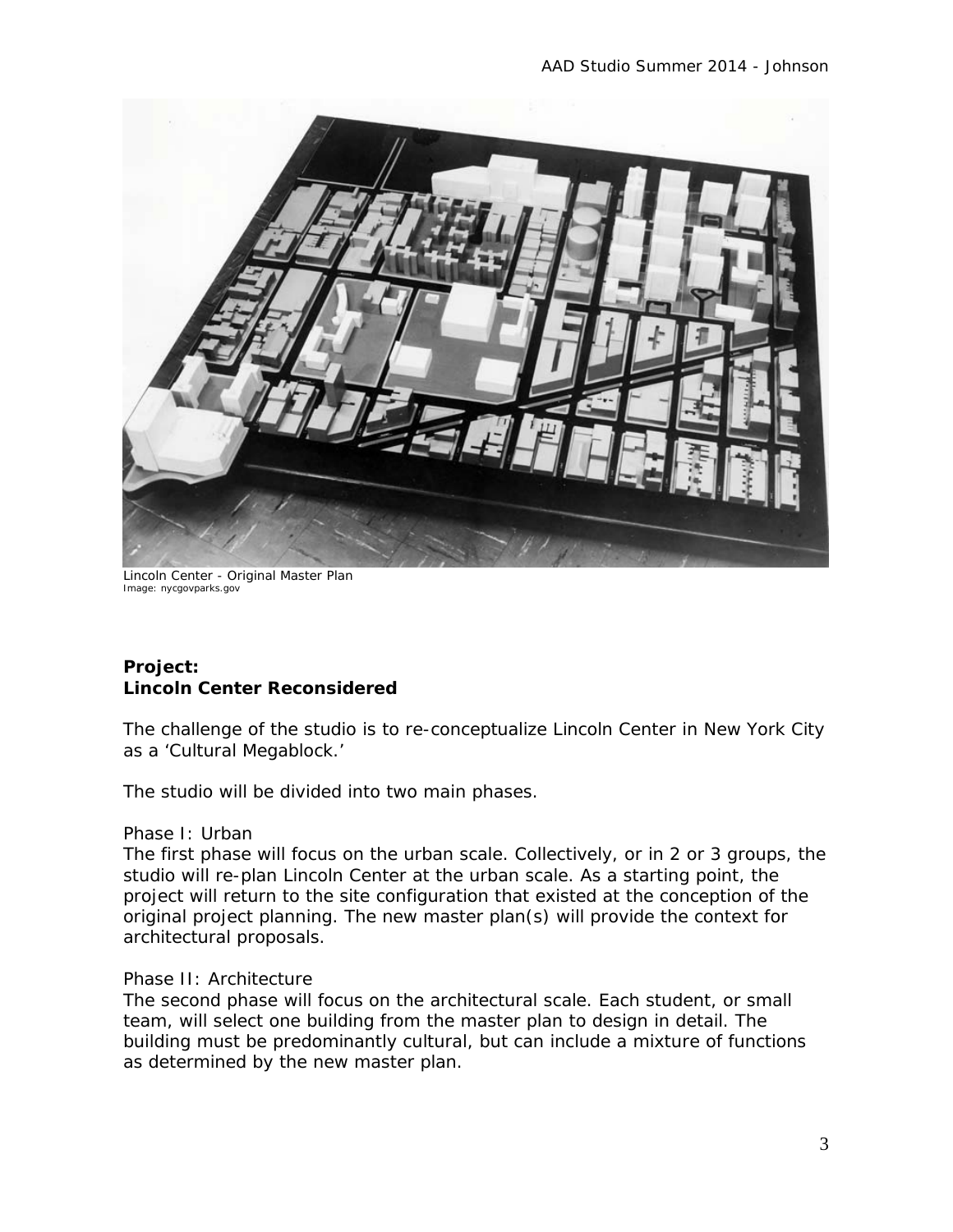# **Lincoln Center**

Lincoln Center for the Performing Arts was built to foster the arts of music, dance and drama and to encourage the enjoyment of them by the public. It was established and built between the years of [1](#page-3-0)955 to 1970.<sup>1</sup> It was one of a number of large-scale projects in New York City that combined an agglomeration of blocks together to form a superblock. Other notable examples include Rockefeller Center in 1931-1939; Stuyvesant Town in 1947; and the World Trade Center in 1966-1973. The complex is considered to be the first centralized collection of major cultural institutions in an American city.

The 17-block (16.3-acre (6.6-hectare)) Lincoln Square Urban Renewal Project was originally conceived as part of the 'Slum Clearance' program under the chairmanship of Robert Moses and the New York Mayor Robert Wagner in 1955. $^2$  $^2$ The area of Lincoln Square was mostly constructed of 4-7 story residential buildings typical of the surrounding neighborhoods that had fallen victim to overcrowding and lack of upkeep. The project is indicative of many urban renewal projects that radically transformed the social and physical landscape of US cities after WWII. Large portions of cities were deemed blighted and in need of renewal. Controversially, whole neighborhoods would be demolished and communities relocated to make way for 'new' and 'improved' buildings and infrastructure.

Moses first envisioned the project as a mixture of commercial and cooperative real estate development, middle-income housing, a university center, a small public park, stores and commercial property along Broadway, and several new theaters – including a new opera. The final plan for Lincoln Center only came about after a series of fortuitous agreements were made with the various cultural institutions. The Metropolitan Opera was the first to sign on as per the original Moses plan. Then, also seeking the benefit of a site for a new home, the New York Philharmonic followed marking the beginning of a new direction for the project – a center for cultural. Soon thereafter the New York City Ballet was added and also given a building site. With the desire to not only provide for the performance of the arts but also in the education and training of artists, a New York Public Library dedicated to the performing arts was added as was the Juilliard School of Music. Many other performing arts institutions and venues followed as well as other support functions, commercial and retail, restaurants and cafes, etc.

Today, Lincoln Center is still very much a cultural hub for the performing arts in New York City. Through its numerous revisions and renovations (see list of architects below), most notably the recent work by Diller Scofidio + Renfro, it is home to dozens of performance venues, restaurants and cafes, education and research, and provides a platform in its plaza for public performances, art projects and fashion shows. Although some of the original major venues have met with criticism, both technically and aesthetically, Lincoln Center has

<span id="page-3-1"></span><span id="page-3-0"></span> $\overline{a}$ <sup>1</sup> See Edgar B. Young's Lincoln Center: The Building of an Institution (New York and London: New York University Press, 1980.)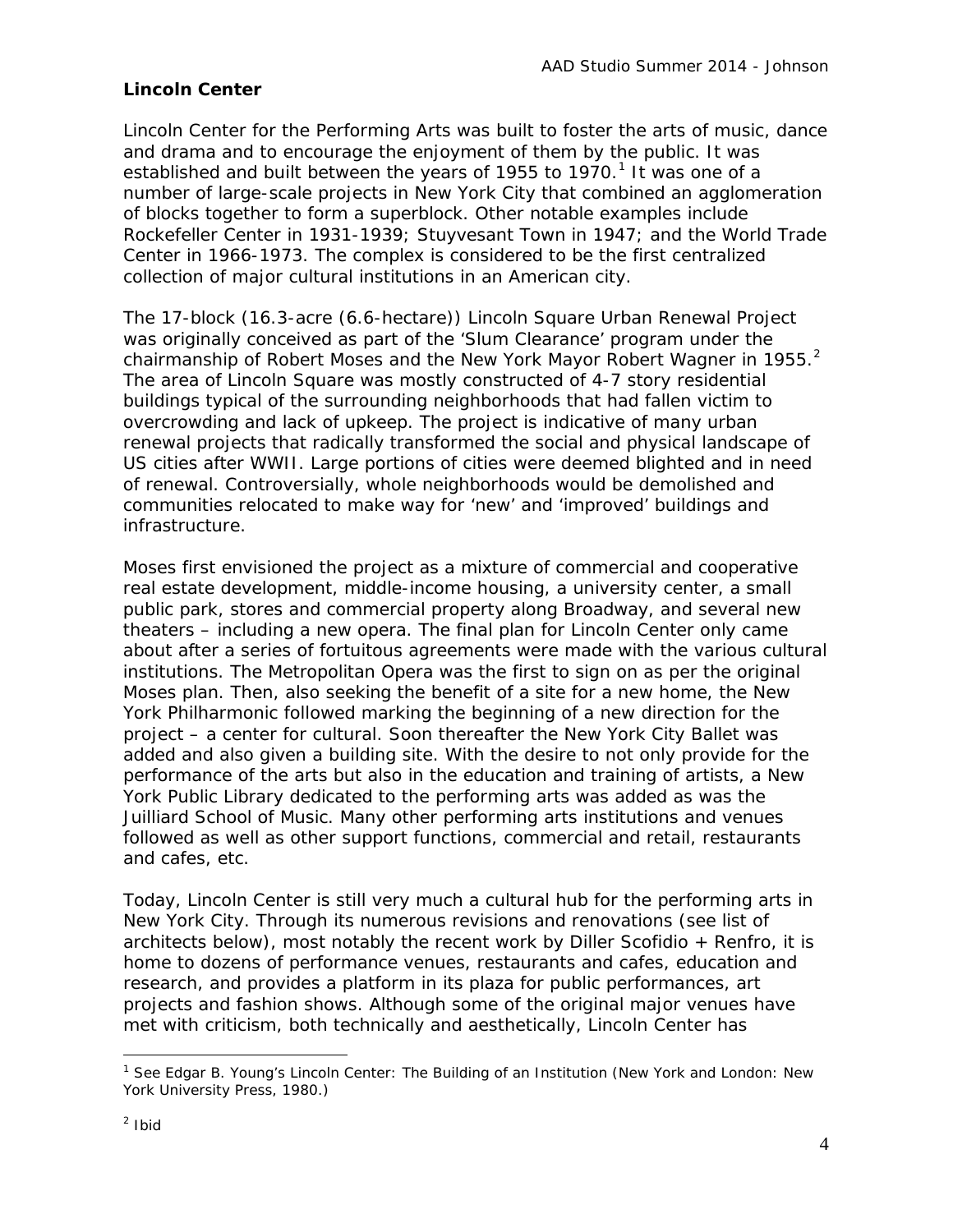maintained a central position in the arts and has arguably fulfilled its original mission.

However, perhaps a more important criticism (one which DS+R attempts to respond to in their recent project) is that Lincoln Center, even with all of its dedicated open public space, is very uninviting to a general public. It arguably represents a place of 'high' culture that can be considered elitist, through both its urban form - formal layout and elevated plaza – and its highly classical 'civic' architecture. Aside from its entry into the plaza up the public steps off of Columbus Avenue, the entire block is quite isolated from the public streets and sidewalks. Its relationship with the public is not helped by the massive size of the buildings with their windowless 'back-of-house' functions organized along the streets and the giant plinth they sit on that houses the parking and services.

Architects who designed buildings at the center include:

- [Max Abramovitz:](http://en.wikipedia.org/wiki/Max_Abramovitz) Avery Fisher Hall
- [Pietro Belluschi:](http://en.wikipedia.org/wiki/Pietro_Belluschi) The Juilliard School (including Alice Tully Hall). Modified by Diller Scofidio + Renfro in association with FX Fowle
- [Gordon Bunshaft:](http://en.wikipedia.org/wiki/Gordon_Bunshaft) The New York Public Library for the Performing Arts
- [Wallace Harrison:](http://en.wikipedia.org/wiki/Wallace_Harrison) the center's master plan and the Metropolitan Opera House
- [Lee S Jablin:](http://en.wikipedia.org/wiki/Lee_Jablin) 3 Lincoln Center, the adjacent condominium built by a private developer
- [Philip Johnson:](http://en.wikipedia.org/wiki/Philip_Johnson) New York State Theater, now known as the David H. Koch Theater
- [Eero Saarinen:](http://en.wikipedia.org/wiki/Eero_Saarinen) Vivian Beaumont Theater
- [Davis, Brody and Associates:](http://en.wikipedia.org/wiki/Davis_Brody_Bond_Aedas) The Samuel B. and David Rose Building.
- Billie Tsien, Tod William: The David Rubenstein Atrium
- [Hugh Hardy/](http://en.wikipedia.org/wiki/Hugh_Hardy)H3 Hardy Collaboration Architecture LLC: The Claire Tow Theater

# **Cultural Centers / Districts**

As stated above, Lincoln Center is thought to be the first centralized collection of major cultural institutions in an American city. But cultural districts are not just modern and contemporary inventions. They can be found throughout the world in different forms - some being planned and others developed more spontaneously.

Since Lincoln Center's completion, cities throughout the world increasingly have recognized the many advantages and opportunities that cultural districts can have. Many of these are planned at a grand scale with global ambitions. Culture can be a catalyst for development and for promoting civic identity. Certainly since Guggenheim Bilbao, cities and their governments recognize the value culture can have in the development of their cities. Today there is a great deal of political capital being invested in creating cultural center and districts in cities of all sizes.

Each planned cultural center/district is driven by a number of motivations. If you peel back the layers of good intentions, it is not too difficult to perceive some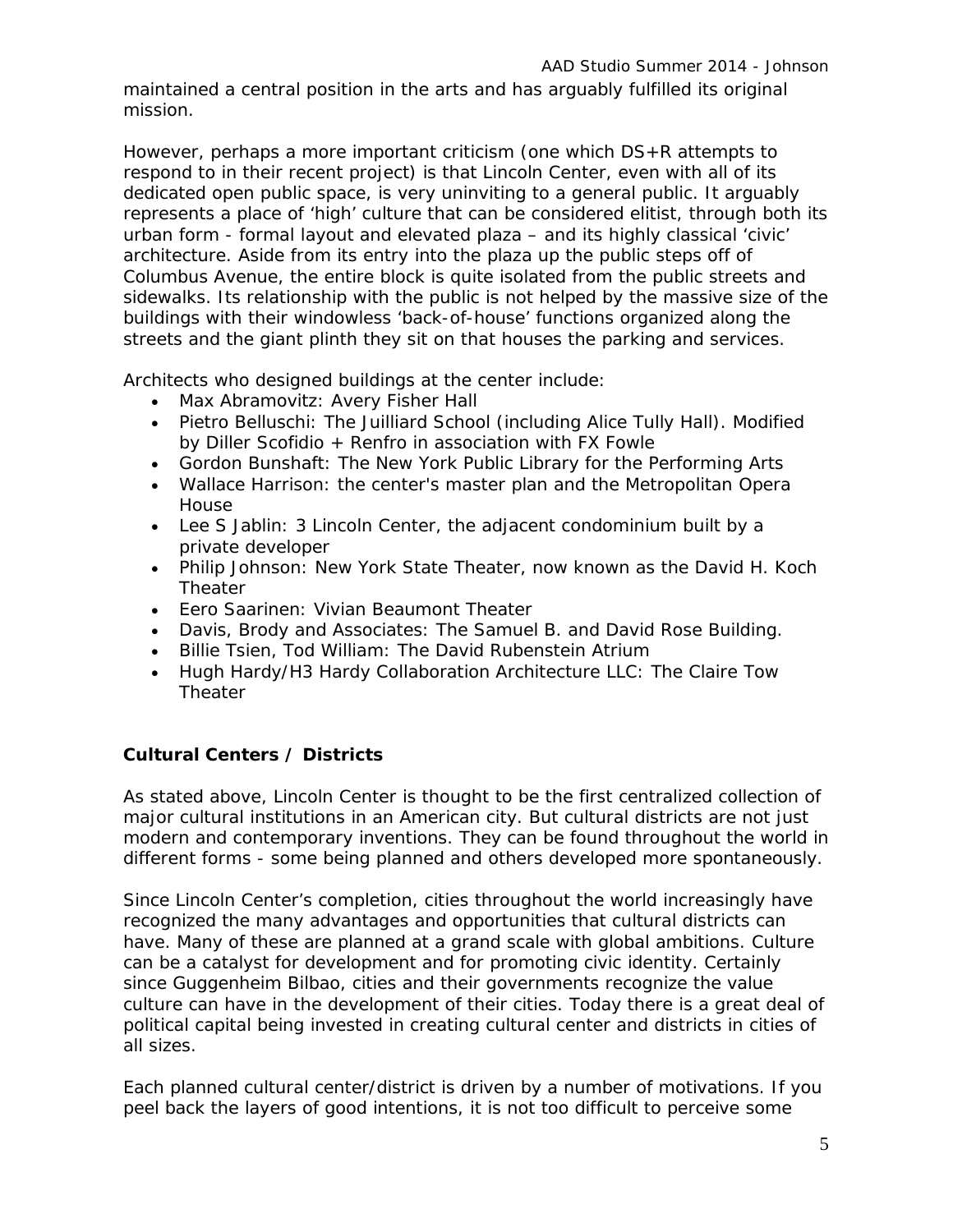cultural districts as instruments of power. Today we see this trend even further exaggerated in China and the Middle East, with some cultural districts equaling the size of mini-cities. The studio will consider the current global context of culture and the grand government-initiated cultural megaprojects, like Lincoln Center, in hopes of establishing a contemporary context for the project.

As the studio rethinks Lincoln Center, what can be learned from past cultural districts – both planed and spontaneous – that can be applied to a contemporary condition? What can it contribute to urban and civic life in New York City?

### **Project Program Requirements:**

As a starting point to the project, the program requirements will match what exists currently. During the urban Scale phase, the studio can challenge those programs and offer an alternative proposal. The overall area of the project cannot shrink. However, it can increase in size with additional programs.

The studio will inventory and analyze (graphically) the existing functions and programs to determine the minimum requirements. The list below includes the major functions.

Performance Spaces:

- Metropolitan Opera House: 800,000 SF 3,900-seat opera house
- Avery Fisher Hall: 2,738-seat concert hall
- Alice Tully Hall: 1,095-seat concert hall
- David H. Koch Theater: 2,713-seat theater
- Vivian Beaumont Theater: 1,080-seat theater
- Walter Reade Theater: 268-seat movie theater

Education:

- Juilliard School of Music:
- New York Public Library for the Performing Arts:

Services:

- Parking Garage:
- Restaurants & Cafes:
- Retail:

Residential

- Lincoln Towers: 4000 units
- Lincoln Guild Cooperative: 400 units

Other additions to the program are encouraged and at the discretion of the designer/team.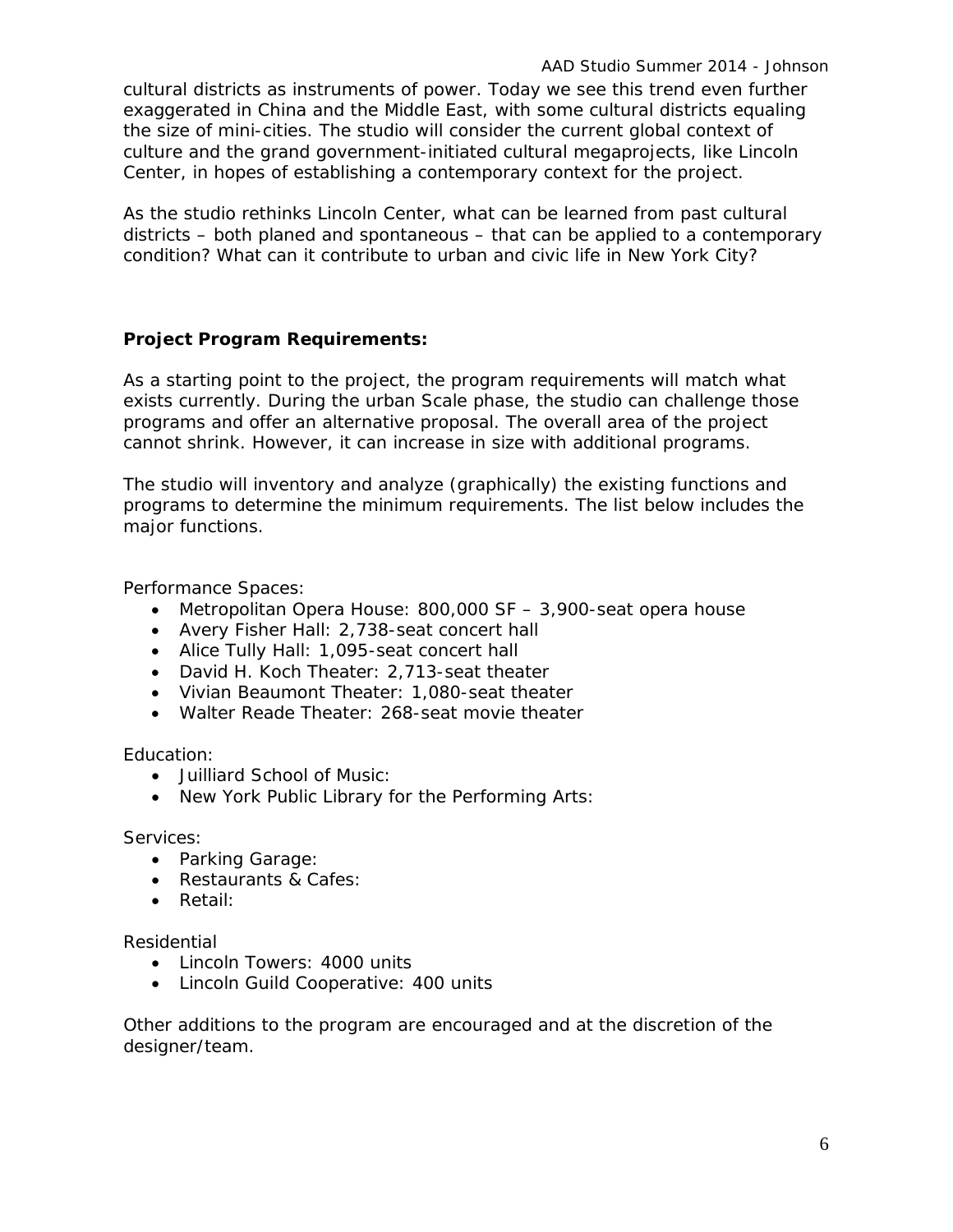### **Research**

The studio will undertake research on the following topics at the beginning of the semester. Research will be conducted in teams. Each team will be assigned one or two topics to research and present to the studio during week two (see schedule).

- NYC: Site + Context + grid (Master Plan of 1811)
- Lincoln Center: History; programs; etc
- Local zoning laws
- Superblock/Megablock / Megastructure precedents
- Cultural Center precedents
- Performing Arts / Cultural Building precedents

### **Deliverables**

Urban:

- Program: Requirements + Analysis
- Concept Drawings and Renderings
- Master Plan: Scale TBD
- Site Sections: Scale TBD
- Site Model: Scale TBD
- Site Analysis

### Architecture:

- Building Floor Plans: Scale TBD
- Building Sections: Scale TBD
- Building Site Plan: Scale TBD
- Renderings: Interior and Exterior
- Massing Model (physical): Scale TBD to fit on studio master plan site model
- Building Model (physical):  $1/4" = 1'-0"$

### **Schedule:**

| June 11 (Wed) | First Class - Studio Introduction      |
|---------------|----------------------------------------|
| June 16 (Mon) | Research Presentation                  |
| June 27 (Mon) | Urban Scale / Master Plan Presentation |
| July 9 (Wed)  | Mid-Review                             |
| July 25 (Fri) | <sup>3</sup> / <sub>4</sub> Review     |
| Aug 6 (Wed)   | <b>Final Review</b>                    |